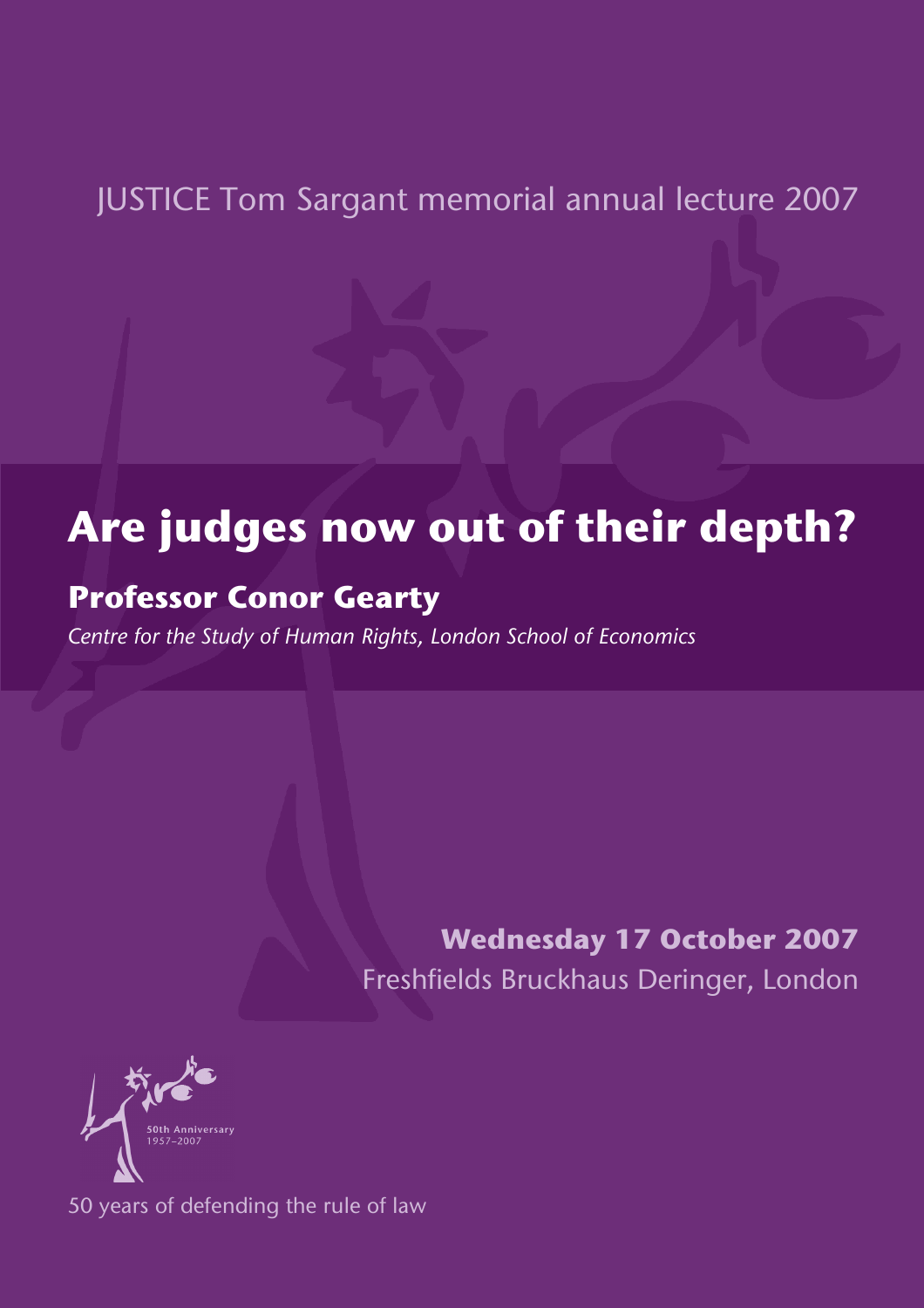#### JUSTICE Tom Sargant memorial annual lecture 2007

### **Are judges now out of their depth?**

#### **Professor Conor Gearty**

Centre for the Study of Human Rights, London School of Economics

The Conference Centre, Freshfields Bruckhaus Deringer, London Wednesday 17 October 2007

The lecture was chaired by **Lord Goodhart QC**, chair of JUSTICE Council

A member of the appellate committee of the House of Lords was thoughtful enough to send me an email last week, explaining that as this was the night of the law lords' annual dinner it was not likely that many of their lordships would be in the audience. The email was headed 'not waving but drowning': exactly raising the further question that lies under the title that Roger and I concocted in order to lure you here this evening. If judges are indeed now out of their depth, does this matter? Can they swim? If they can, being out of their depth should come as a welcome chance to show off, to get fully into their amphibious stride.

The point wasn't one I had addressed when I had first woven a painfully elaborate and some might say endlessly recurring swimming-pool metaphor into a book I did on the Human Rights Act, a few years ago. My idea was that if the whole of the public sphere could be reduced to a swimming pool, then judges were best at engaging with those bits close to their own function that I said lay in the shallow end (criminal justice; fair proceedings; civil liberties; and the like) whilst being largely incapable when things drifted across to the deep water on the far side, the social, taxation, foreign and other policy stuff that judges did not come across in the course of their day-to-day work and on which, therefore, they should not be claiming any special expertise – even when tempted to do so by litigants. The point had been especially worth making in the context of human rights – the law in this realm is so abstract that many different kinds of arguments can potentially be made. My observation on the Human Rights Act case-law was that most of the litigation was about matters floating about in the middle, with judges being asked to decide to which end of the pool these questions truly belonged: I may even have written about judges being on their tip-toes striving to stay upright: I am afraid to check. It had never occurred to me to ask, why couldn't they swim?

I can see now that I was misled by mixing my metaphors, or rather by using one image in two different ways. To me in the book 'out of their depth' meant unable to cope, not up to this particular task, being in the wrong job. I had brought the swimming pool into it because it seemed a clever way to make the same point, without realising that it spun the metaphor off in a whole new direction. But introducing this possibility of swimming adds a whole new depth (or perhaps I should say dimension). Giving the key note address at a recent conference in Oxford, the founder of the modern women's shelter movement Erin Pizzey spoke in passing of how so few children she had come across in her work had been able to swim. Swimming required trust: trust in themselves, trust in others, and this was a trust that these children – many of whom had been abused by their fathers – had not had. Here perhaps is a way of bringing together the two strands of my metaphor: judges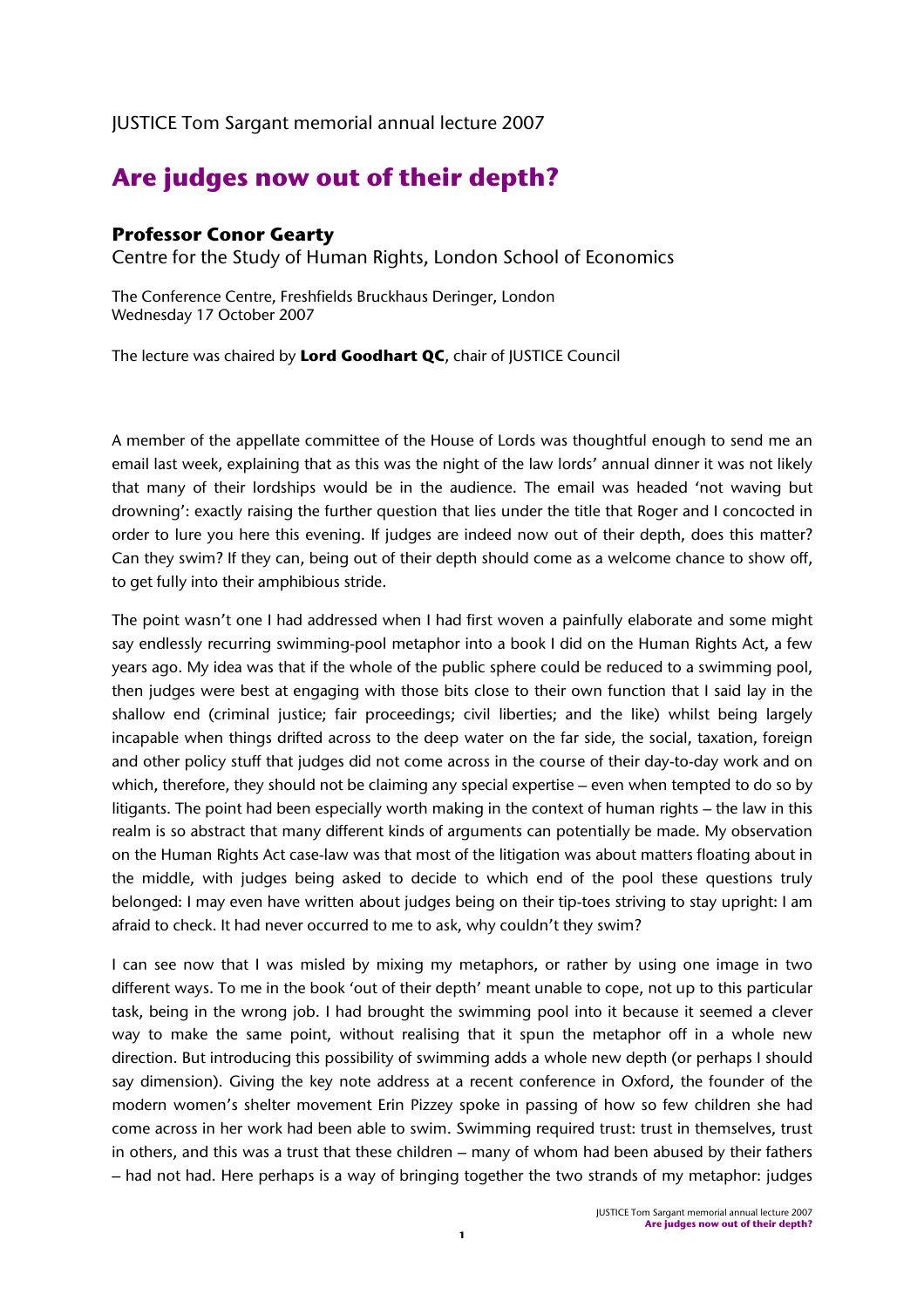who are headed towards the deep end of policy need to be trusted – by themselves and by others – if they are to be able to turn the apparent difficulty of being out of their depth into a strength, not to drown in the inundation of broad policy before them but rather to wave confidently while resolving the difficulties before them with a few firm judicial strokes.

So the lecture this evening is about more than just deciding whether the judges are indeed now out of their depth. It is also about whether, if they are, they nevertheless enjoy sufficient trust to be able to swim on regardless, asserting their jurisdiction in areas that are historically far away from the sorts of things that they have traditionally done.

My answer to these questions tonight take the form of three propositions of which I hope to persuade you: first, that though the judges are not now out of their depth, they must be on their constant guard against becoming so and there is some evidence that the guard of at least some of them has been dropping of late; second, that if the judges do find themselves by accident or design out of their depth they must on no account swim – and this is the case *even if* they feel that they enjoy sufficient confidence on the part of the public to be able to do so: judges, in other words, have no business swimming even when they are able to – they belong in the shallow end; and thirdly a right understanding of the judicial role along these lines is essential if the integrity of the judicial function is to be assured into the future and now – a time of little social conflict and high trust in the judicial branch – is exactly when this understanding can be honed and refined to the benefit of future generations.

Let me begin, then, with the first of these propositions. It is directly concerned with the question of judicial competence. I have alluded earlier to what I feel is the central remit of the judge in our politico-legal culture. The core of his or her work is concerned with determining the facts of individual cases and applying the law to those facts: this is what judges have been mainly for and what they feel most confident about. Where the state is involved as prosecutor we call this the criminal law; where it is private parties disputing the application to them of settled law or seeking (more ambitiously) to reinterpret that law to their advantage, the result are cases that we describe as falling within the common law. In the very old days the latter was constituted by judicial rulings uninfluenced by statute, but nowadays it is not thought contradictory to view a case between private litigants that turns on a particular statutory provision as fitting squarely within the common law. A third tier of judicial work is the control of government, the insistence that public authorities act lawfully. This legal control of administrative action, originally quite narrowly focused on issues of straightforward (or narrow) *ultra vires*, has grown in its reach in the decades since the early 1960s. The first expansionary device was to insist that disputes between the state and individuals should mimic the court-room through the adoption of various rules of natural justice that were either magicked out of the common law or confidently read into statutes that made no explicit allowance for them. This was followed by an increased propensity on the part of the higher courts to allow their view of this or that administrative action as unreasonable to mature into a ruling that it was 'so unreasonable that no reasonable authority could have done it' and was therefore also unlawful: thus did a throwaway judgment of the court of appeal in 1948 (the *Wednesbury* case*)* come to be deployed as a quasi-constitutional control on not the *procedural correctness* but the *substance* of executive action.

We forget now quite how controversial these expansions of the judicial remit were when they were first being essayed in the late 1960s and through the 1970s: they were usefully recalled by my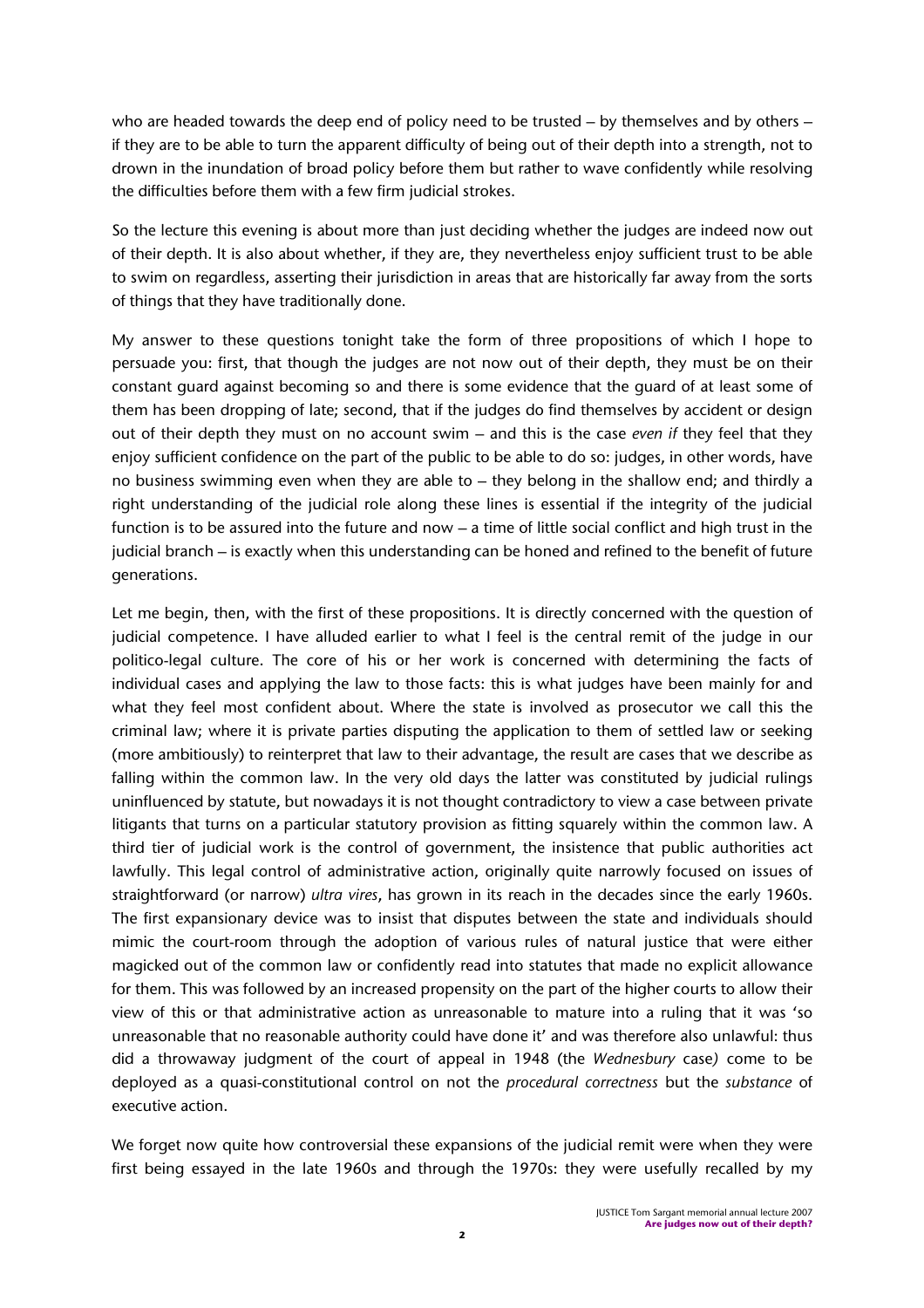colleague and friend Professor Jeffrey Jowell at the start of his Sargant memorial lecture last year. In those days the discussion of quite what the judges should be allowed to do in a democracy was a lively one – John Griffith's famous Chorley lecture in 1978 did not come out of nowhere. It is worth recalling now – and I will return to this point at the end of my talk – that what engendered the fireworks then were two factors that have been noticeably absent *so far* from today's discussion; the 1970s saw both a Labour administration determined to push ahead with an agenda that in the context of the status quo of the day was radical (comprehensive education; new race relations law; protection for trade unionists engaged in strike action). It was also a time when the judicial branch was widely perceived by democratic decision-makers and many members of the general public as reactionary and out-of-touch.

It may be the different mood of politics today that explains how it is that the vast empowerment of the judicial branch represented by the Human Rights Act 1998 should have generated nothing like the heat that the occasional deployment of *Wednesbury* unreasonableness did in the 1970s. That the powers are greater might perhaps be allowed to go unsaid and certainly unargued before an audience as knowledgeable as this: section 6(1) with its overarching requirement that public authorities act compatibly with Convention rights; the introduction of a whole new array of open 'convention rights' by which such authorities must thereafter be bound; the entrusting to the courts of the task of fleshing out what these rights mean and then insisting that the officials and others designated as public authorities must succumb to this new and necessarily definitive version of what the law entails. It is hard now to believe but it is only a few years ago that the refusal to allow a test of 'proportionality' into domestic law was confirmed by a unanimous ruling of law lords, not least on the basis that it would allow the judges too intrusive a role in the business of governing.

Now as we know, via the opening allowed by the imperative of permitting exceptions to Convention rights ('necessary in a democratic society' and the like), proportionality is everywhere. It is a looser test than ever *Wednesbury* was, requiring analysis of means and ends, the assessment of the legitimacy of statutory objectives, and much else in a similar vein. How have the judges managed so far – despite all these statutory inducements to adventure – to stay in the shallow end?

I will come back to the overall political climate as possibly supplying an answer a bit later but some of the explanation surely lies in a subtle change in the way in which the judges have gone about their business in the Human Rights Act era. When everything is possible you have to work out what it is truly appropriate to do. In the old days, certain statutory terminology invited the judges in, whatever the context: 'if the Secretary of State is satisfied that'; 'If the authority has reasonable cause to believe' and phrases like these were cues for judicial oversight, with the question of whether the function under scrutiny was appropriate for judicial review being in the background rather than the foreground of the analysis. True the judicial scrutiny was more benign than under human rights law but it was also less function-sensitive, so that when it did bite it could do so in a way that appeared dangerously subversive of elected authority or of public policy: *Tameside* is the locus classicus because under cover of the supposed logic of *Wednesbury* unreasonableness it appeared to do both. This test failed to appreciate that sometimes decision-makers are being deliberately irrational. As the Irish Supreme Court judge Mr Justice Henchy has remarked there are many examples of public decisions which sensibly 'reject logic in favour of other considerations'.

The judges have certainly avoided dragging the whole administrative process before them to test its rationality under cover of the supposed demands of the Human Rights Act: the *Tamesides* of the era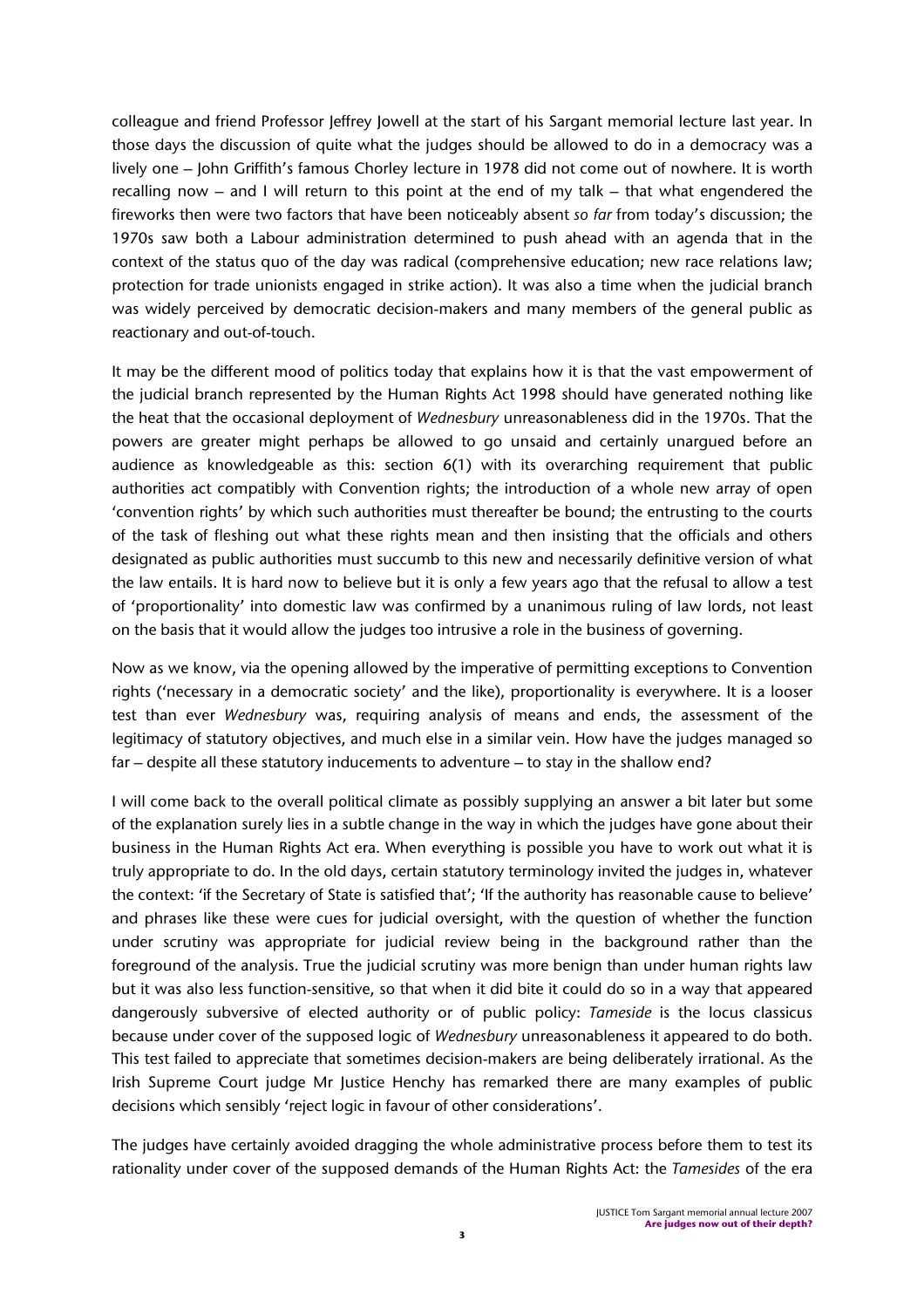of human rights are few and far between (I shall return to one or two of them shortly). This restraint has been achieved despite all the opportunities temptingly provided by the Act through a new emphasis on function, on which kinds of public actions require to be subjected to close judicial scrutiny (via the language of rights, rationality and proportionality) and which do not. In other words, the judges have been feeling their way to something akin to the American concept of close scrutiny. Vague terms like 'margin of appreciation', 'discretionary area of judgment' and deference to the primary decision-maker – all question-begging in different ways – have been increasingly replaced by meaningful discussion of 'relative judicial competence', of whether the issue before the court is one which calls for careful rights-scrutiny.

The great success of the case-law under the Human Rights Act so far has been this foregrounding of function. Decisions on the burden of proof, the criminal process, the punishment of offenders, police powers and the like attract the rigorous application of human rights law. So too do those decisions concerning vulnerable persons (prisoners, terrorist suspects and asylum seekers for example) which carry quasi-penal consequences. But cases which could theoretically engage the Convention, on housing, on taxation, on planning, on welfare or on some other issues of public policy perceived to be outside what the judges have usually done, or to involve a whole array of potential litigants beyond the claimant before them, or to be in some other kind of way imaginative or distinctive – these are likely to be given short-shift, not because the argument cannot be made (under the Human Rights Act practically anything is possible) but because the judges choose not to open their eyes this wide.

To pick an example of such almost structural passivity, taken almost at random from last month in the Divisional Court, neither the Federation of Tour Operators nor its counsel can have been too surprised to learn that Mr Justice Stanley Brunton had been unpersuaded by their argument that a doubling of air traffic duty at seven weeks notice was not a breach of the right to property of the federation's members –despite the fact that other laws had prevented them from passing the rise onto their customers (unlike commercial airlines). The Federation was up against not only opposing counsel from Her Majesty's Treasury but the judge's instinctive sense that he was being asked to stray a little far from what he was supposed to be doing. The same could be said of recent decisions on the privacy impact of the compulsory purchase order for the Olympic village, on the attempt by parents to secure the school of their choice under cover of the Convention's right to an education, and the desire of litigants to subject the commercial arbitration process to the rigours of Strasbourginspired due process. The factors that induce this 'Pilate-moment' on the part of a judge are many: perceptions of right function are not only a consequence of rational reflection on the separation of powers but are the result as well of history, practice and the expectations of the legal culture within which the judge is situated. Barristers are paid not only for their brain-power but also for their judgment on where their client's case fits.

What happens when the judges view that an area is right up their street and therefore calls for close judicial scrutiny, and yet it is one on which the legislature also feels strongly, and where it has legislated quite intentionally to achieve certain outcomes? A brilliant feature of the Human Rights Act is that it both anticipates and resolves this problem. The law can only be twisted so far to accord with Convention rights – beyond the realm of what is possible the judges need to defer to Parliament even in an area that they believe to be one on which they are particularly specialist. Unlike the US, Canada, South Africa, Ireland and many other places, the judges cannot impose their version of rights on the legislature even in those cases where they are sure that the subject matter of the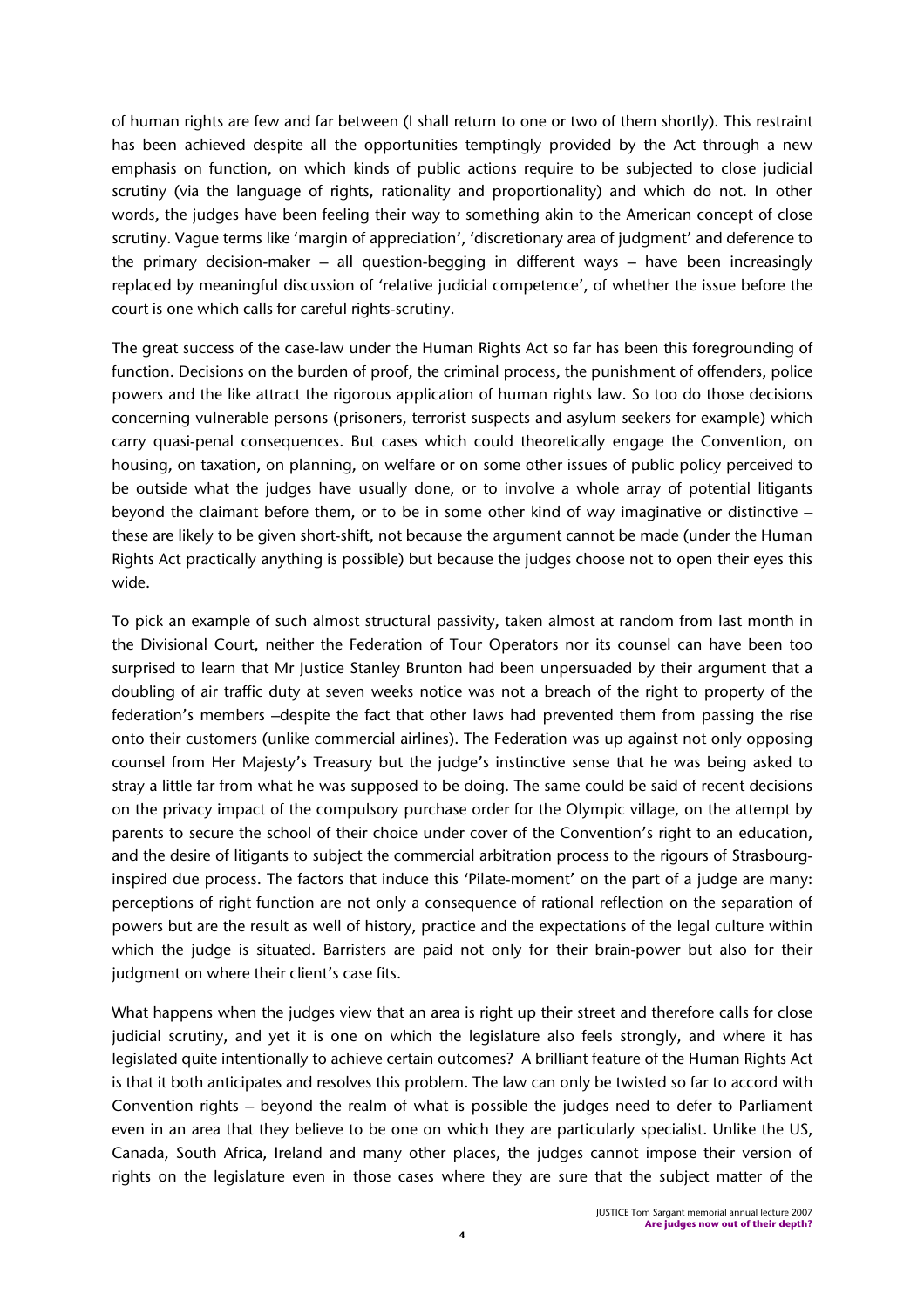litigation before them falls within their sphere of competence, and sure also that the provisions under scrutiny are irredeemably in breach of Convention rights. The only remedy available to them in such circumstances is the unenforceable declaration of incompatibility, a declaration not of defiance but of deference, a judicial observation rather than court order.

This is where the concept of judicial deference properly fits: whereas restraint is about a judge not drifting into the deep end, deference is about having to give way even when he or she is in the shallow end. Deference, in other words, is not some judicial gloss on the Human Rights Act, it is built into the structure of the Act itself. Restraint and deference are not the same: the first is about knowing your job, the second about knowing your place. 'Institutional self-consciousness' might be as good a way as any of describing them both in action.

After one or two false starts, the senior judiciary have shown an impressive collective awareness of where they fit in the new regime. In the famous Belmarsh detention case for example, the matter – personal liberty – was held to be well within the 'relative judicial competence' of the judicial branch but the clarity and unequivocal nature of the provisions under scrutiny (the Anti-terrorism, Crime and Security Act 2001) meant that a declaration of incompatibility was the only available option. A rare bad decision by the lords was, in contrast, the controversial rape shield ruling in *A v Secretary of State for the Home Department (No 2)* in which a then recently enacted safeguard for complainant witnesses in rape trials was emasculated by aggressive judicial fiat when a declaration of incompatibility is what should have followed if the judges disliked the law as much as they evidently did – sure the issue (the conduct of a criminal trial) was bang in their zone of competence, but Parliament had taken a view of how the issue should have been dealt with and the judges should have deferred to that.

Or should they? Just under the surface of *A v Home* Secretary is a distaste for the deference required by the Human Rights Act, a hankering after a stronger judicial role. By deference here I mean acceptance that Parliament is the senior partner, not the restraint that flows from a good understanding of function. As lawyers ourselves, we know better than most people how easy it is for lawyers to convince ourselves that we know best, and then to persuade ourselves that we have a duty to test all laws, even those passed by a democratic legislature, for consistency with what we know to be right. From this perspective the Human Rights Act – with its preservation of parliamentary sovereignty, its inbuilt judicial deference, was a huge disappointment. The European Union allows judicial override of legislation, as do most written constitutions: the 'why not here?' school of thought has not been eradicated by the clarity of the parliamentary language in the Human Rights Act.

And in *Jackson v Attorney General* it may have got its second wind, a chance to launch a new campaign. This was the case in which the Hunting Act 2004 was challenged as beyond the powers of Parliament to enact – it will be remembered that the legislation, which banned hunting with dogs, had been achieved only in the face of the opposition of the House of Lords and had therefore only got to the Queen for signature through invocation of the procedures for bypassing the Lords set out in the Parliament Acts 1911-49. Now the legal point in the case seemed entirely clear – the Parliament Acts set out a special way of bypassing the upper house, disallowing such a short-cut in just two situations (concerned with budgetary matters and avoiding elections) which unarguably did not arise here. But of course where you have a determined client and a very deep pocket you have important litigation.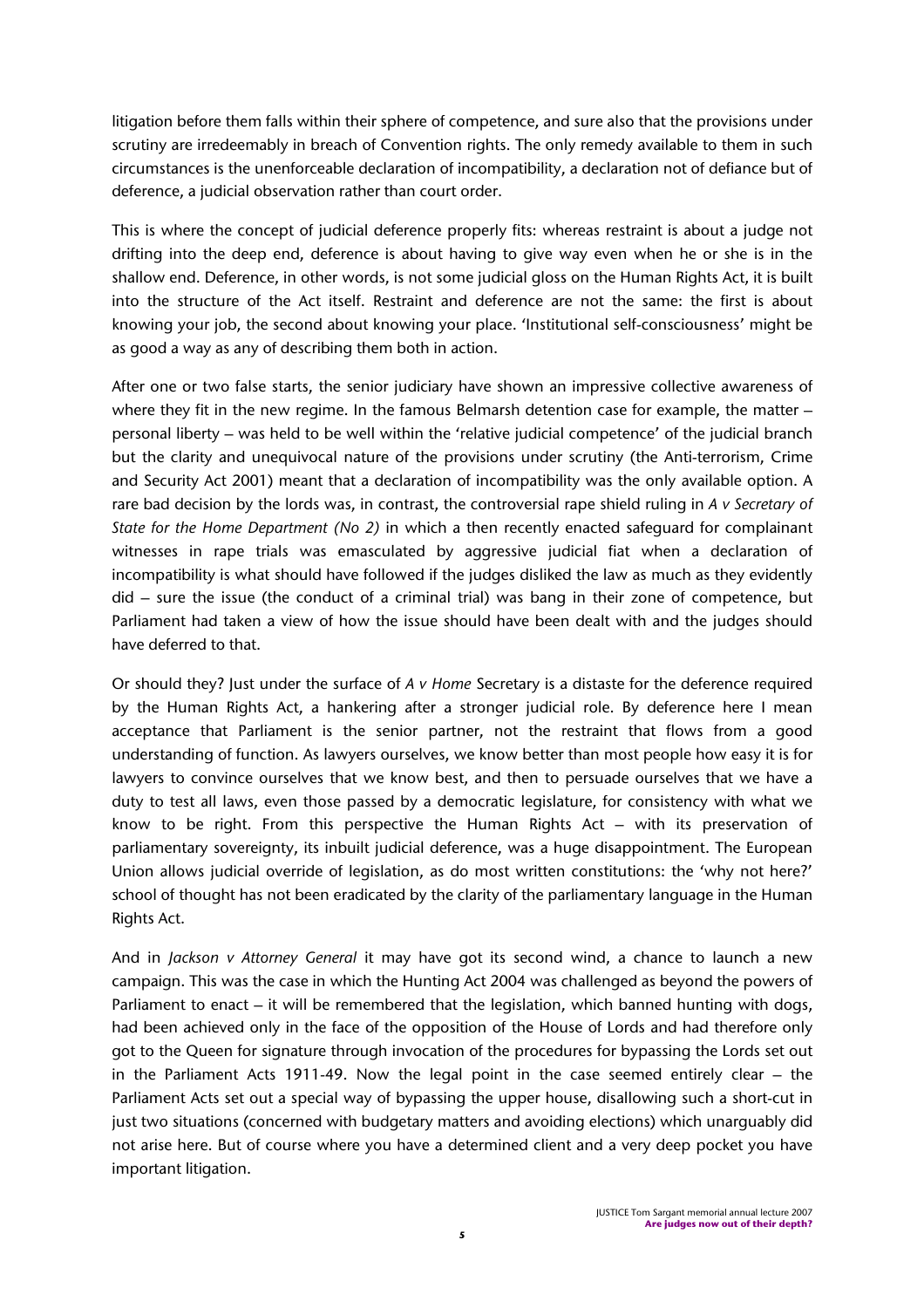*Jackson* commanded the attention of nine law lords and provoked a series of dicta on what exactly constituted an Act of Parliament. Eschewing the obvious – that the 2004 Act was legitimate because the process under which it had been enacted was legitimate, and that that process was legitimate because the Parliament Act 1949 had been a form of delegated legislation properly made under the 1911 Act, there being no additional constraints on the Commons' power under the parent statute that could be read into the 1911 Act so as to lead to any different conclusion than this – the Lords were left with the task of explaining what exactly the beast before them was.

The meaning of 'an Act of Parliament', previously so simple – Commons, Lords and Crown – had been complicated. Exactly how this played out in the hunting context is not my concern this evening: the 2004 measure emerged from the process unscathed, its (I would say misplaced) dignity as an act of the sovereign legislature upheld and so we do now have a hunting ban. But some of their lordships were worried that if they did not weave some new judicial controls into what parliament could do under the Parliament Act, then it was possible that at some future point in time Parliament could use the legislation to do something truly dreadful, abolish elections perhaps (by cancelling out the prohibition on postponing elections in one 'Act' and then indefinitely postponing them in the next) or moving the administration beyond the rule of law, or some such fundamentally authoritarian manoeuvre.

Together with those who look enviously at other places, a dread of some hypothetical horror in the future is one of the great driving forces in the argument for constitutional reform: 'look what might happen under our current system; we must act now to make it impossible'. The 'what if?' school is however even less coherent than the 'why not here?' crowd. Lawyers in general and judges in particular are deluded if they think that the constraints that they erect today can prevent such dreadful situations unfolding tomorrow. Hitler brushed aside a lot more than the few negative rulings of the Weimar judiciary that he encountered on his way to power and a Hitler figure in Britain would be unlikely to be any different. Restraints of this sort are far more likely to be successfully called in aid to defy democratic government than they are to prevent despotic takeover. That is why we should not succumb to the temptation to turn our fear of an unlikely and - if it were to materialise - legally unstoppable future into the driving force of our constitutional jurisprudence today.

In *Jackson*, Lord Bingham saw this and explicitly allows that parliament could use the 1911 Act to extend its own life. Certain of his colleagues could not help but hedge their bets: Lord Brown of Eaton-under Heywood was not prepared to 'give such a ruling as would sanction in advance the use of the 1911 Act for all purposes, for example to abolish the House of Lords ... or to prolong the life of Parliament.' The first of these examples shows how easily the content of what is extreme can vary: the end of civilisation to one set of (judicial) eyes is the final achievement of democracy to others. There have to be similar anxieties about Lord Carswell's refusal to commit himself where an Act under the 1911 procedure causes 'a fundamental disturbance of the building blocks of the constitution' – were this the yardstick of judicial control of legislation, we would still be living in the age of Lord Liverpool, with neither a Catholic nor a middle (much less working) class voter in sight. Lord Steyn's certainty that the achievement of parliamentary sovereignty was the work of judges and not various political actors allowed him to assert that it was 'not unthinkable that circumstances could arise where the courts may have to qualify a principle established on a different hypothesis of constitutionalism,' but what this seemed to mean in practice should give its supporters pause: 'In exceptional circumstances involving an attempt to abolish judicial review or the ordinary role of the courts, the Appellate Committee of the House of Lords or a new Supreme Court may have to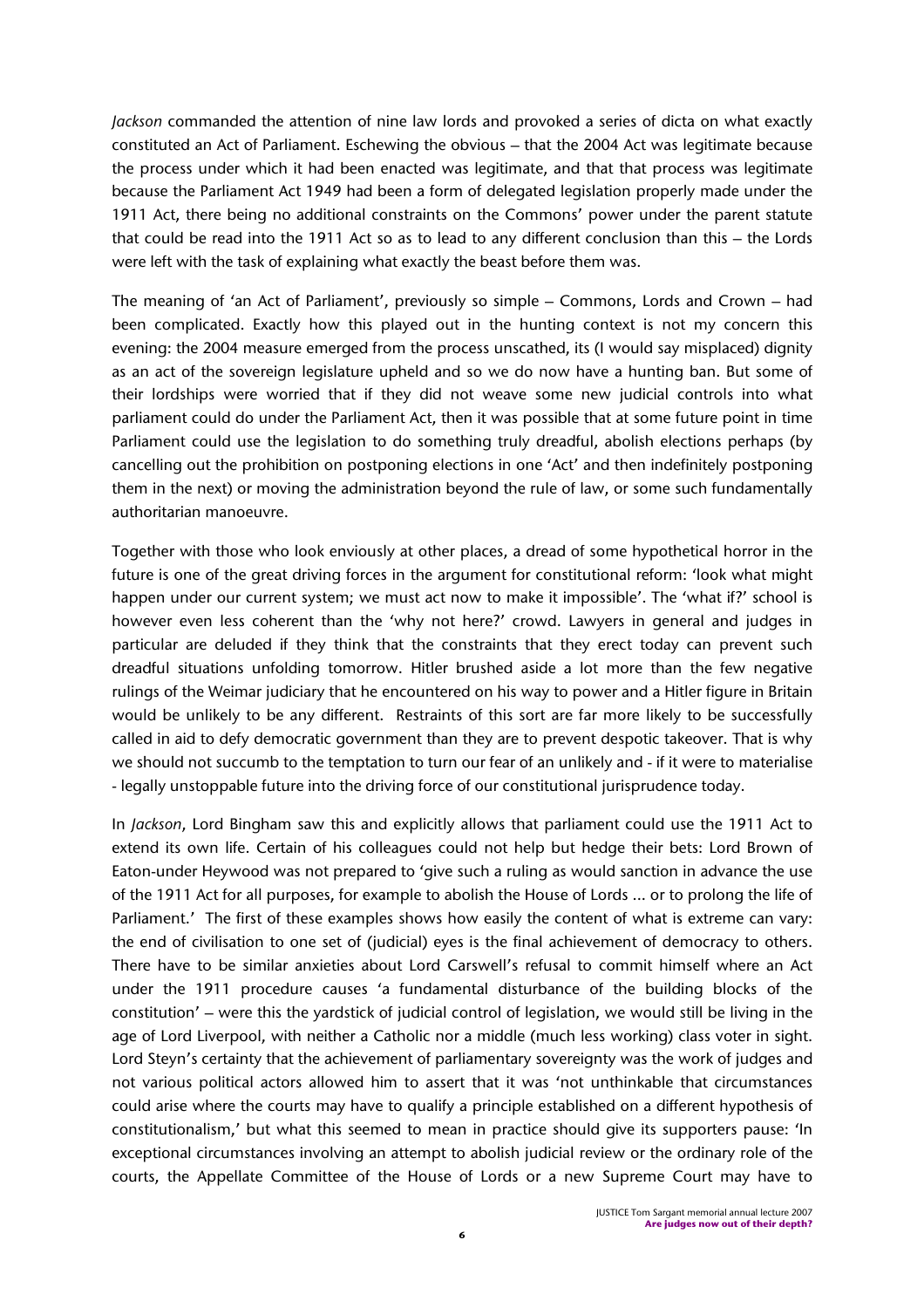consider whether this is a constitutional fundamental which even a sovereign Parliament acting at the behest of a complaisant House of Commons cannot abolish'. Would this include all the laws that already restrict judicial review or which change the ordinary role of the courts, by for eg withdrawing jury trial? If not how do we know which is exceptional and which not? Even Baroness Hale's speech, replete though it was with evidence of democratic sensitivity, suggested that '[t]he courts [would be right to] treat with particular suspicion (and might even reject) any attempt to subvert the rule of law by removing governmental action affecting the rights of the individual from all judicial scrutiny.'

Lord Hope sums up the underlying assumption of those of their lordships whose views on these rarefied constitutional matters we now have to hand, thanks to the determination of the Countryside Alliance to negate the will of the elected representatives of the people. To Lord Hope 'parliamentary sovereignty is no longer, if it ever was, absolute.' Instead, 'the 'rule of law enforced by the courts is the ultimate controlling factor on which our constitution is based'. Though he himself rows back from the implications of this ('the final exercise of judgment on these matters must be left to the House of Commons'), his concession so lacks an intellectual basis as to resemble a mere failure of nerve.

Out of the waters muddied by the confusion over what an Act of Parliament is and by wild hypotheses about the future has re-emerged an old canard from our pre-democratic past, the claim that it is for the courts to assess whether a piece of paper in front of them is truly an Act of Parliament regardless of whether or not it has jumped the minimal hoops which assert that it clearly is. A fourth hoop, 'does it please the judges', is once again hovering dangerously in the background, camouflaged by grandiose talk of the rule of law, principles of constitutionalism and disturbance to the constitutional order.

Many of the judges who subscribe to these views are widely admired in our society. Their supporters in the legal profession and in the academic world command authority and respect. But admirable individuals though they are, these men and women are judicial rather than political personalities. Their views as to what is an egregious human rights breach or as to what is right or wrong are just that – views. We might trust them, just as they trust themselves – but this does not make the jurisdiction they are claiming one that is right. That the judges believe they are able to cope with being out of their depth by dint of their swimming strength should not blind us to the fact that need to return – and return quickly – to the shallow end. A judge in the court of appeal reacted to my title by asking about life-jackets, but I don't think these are provided where judges embark on such aquatic constitutional voyages. I think the better further image is of the democratic lifeguard diving in to force these expert swimmers, against their protests, back where they belong, in the shallow end of a rule of law that defers to the wisdom of the crowd – even when convinced of its stupidity.

I end with some concluding observations on the third of the three points I wanted to make this evening, on why now is a good time to clarify the right role of the judiciary in Britain's system of government. It will be obvious from what I have already said that I believe the key to this to be a proper understanding of the judicial function, of the competence, or 'relative competence', of the judicial branch, and that a sense of what the judges ought to be doing flows out of a number of historical channels – among them certainly a theory about the separation of powers and the rule of law, but also including the expectations of the Bench as it right behaviour that are rooted in tradition, in the culture of legal practice in this country and in the caution that has been inbred into the system by the errors the past.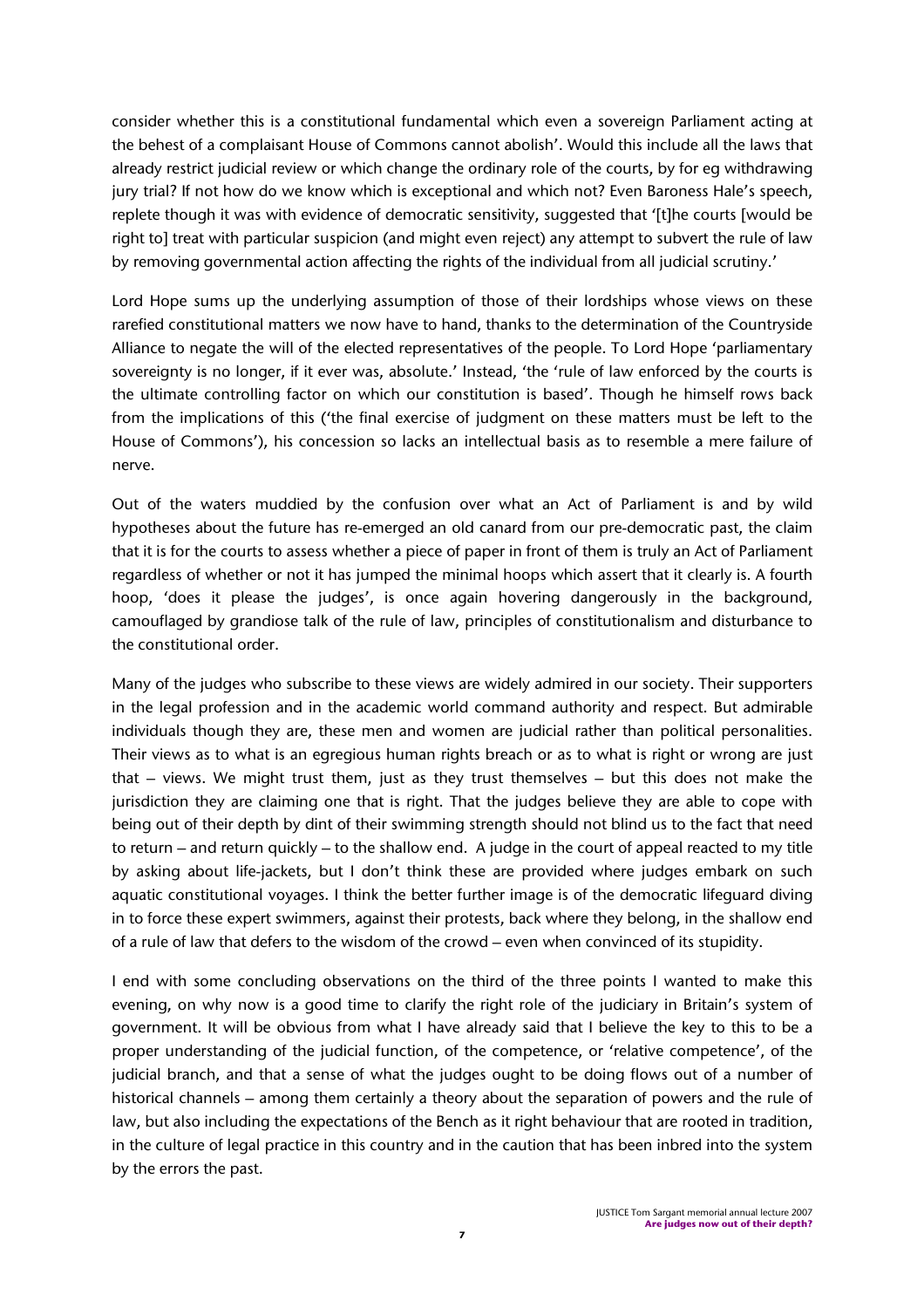The last of these must not be avoided: viewed historically, the judges' record in the field of the protection of civil liberties and what would today be called human rights is not a good one – nor have they often been in the van of social progress; rather the reverse in fact. We must be vigilant against the mistake of allowing our enjoyment of a particular generation of unusually progressive and thoughtful judges to mature into a theory that would give their successors as well as the current incumbents power over our democratic branch – arguably the trap into which the enthusiasts for the Warren Court allowed themselves to fall. But behind every Warren there may be first a Burger and then a Rehnquist; behind a Marshall there may lie a Clarence Thomas; behind a Brennan a Scalia and so on down the dismal line. In this regard there may now have been enough appointments for a proper sociological analysis to be made of the appointments to the bench for which the new Judicial Appointments Commission has responsibility: what kind of people are coming through? How diverse are they? Would we trust them to police our democratic system in a few years time on the look-out for 'fundamental disturbances' of which they disapproved?

If we were ever to have a truly social democratic government in the United Kingdom, some decisions – the renationalisation without market compensation of state assets sold off in the Thatcher/Major era; the abolition of private schools or at very least the denial of charitable status to them; a prohibition on second-home ownership; a ban on private vehicular transport in urban areas; a strengthening of union collective bargaining; and yes *contra* Lord Brown the abolition of the House of Lords – might seem quite mad to the kind of men (and women?) who may already have started their journey to high judicial office. But there version of what is mad should never on that account alone be described as bad or worse still unconstitutional and therefore unlawful. The deep end is for elected representatives: the people not the judges are their life-guards.

 *Are judges now out of their depth?* will be published in *JUSTICE Journal* (Volume 4, Number 2 ) in December 2007. For more information please visit:

www.justice.org.uk/publications/listofpublications/index.html

**JUSTICE 59 Carter Lane London EC4V 5AQ**

**www.justice.org.uk** 

Tel **020 7329 5100** Fax **020 7329 5055** E-mail **admin@justice.org.uk**

Registered charity No 1058580. A company limited by guarantee and registered in England No 3216897.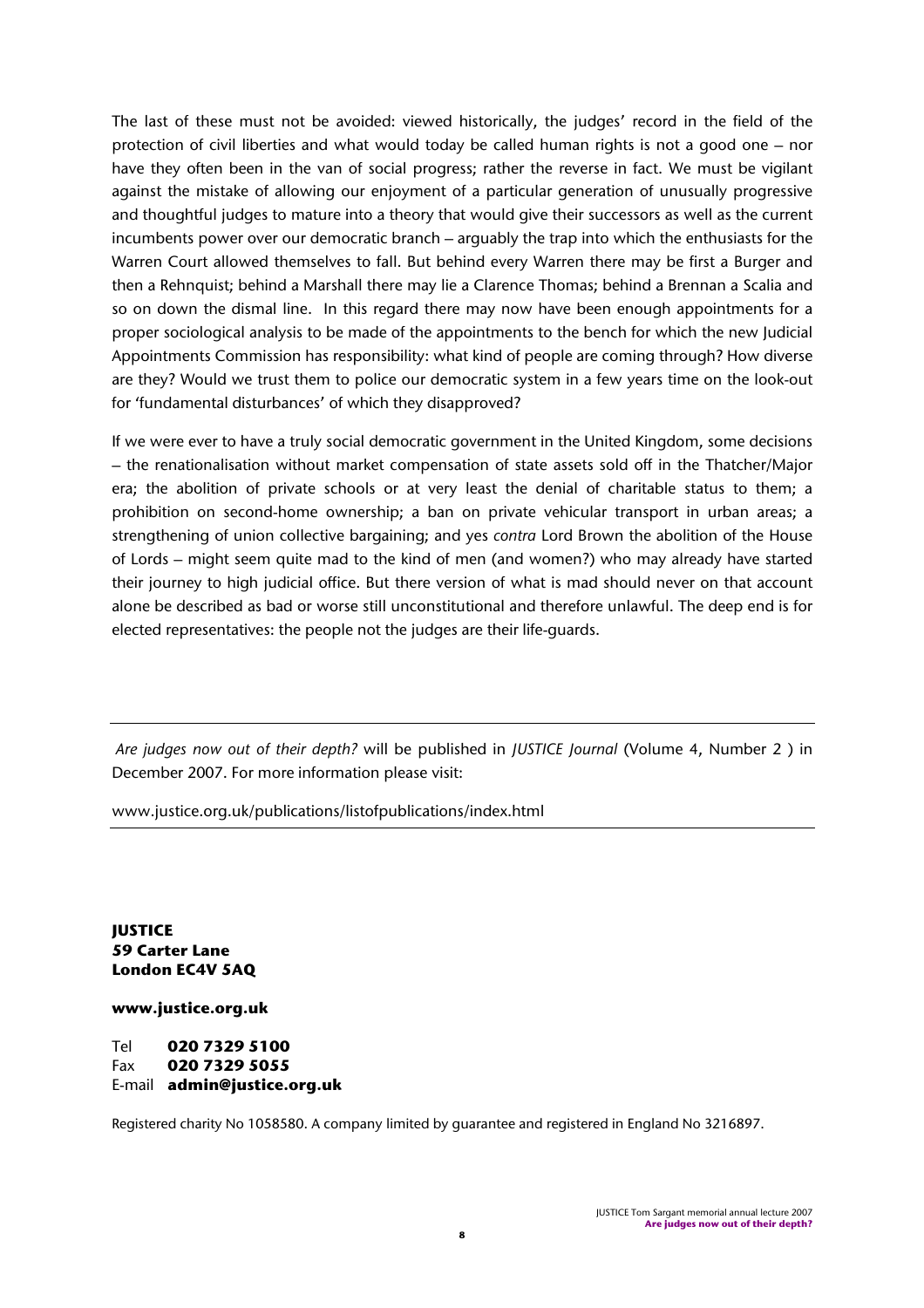## Five good reasons why **you** should **…**



# **support JUSTICE**

#### **JUSTICE is independent**

Because it is not party political, JUSTICE commands respect throughout the political spectrum. We have representatives from each of the main political parties on our governing body.

#### **JUSTICE is expert**

JUSTICE draws on international research and caselaw, and the specialist input of experts to provide the template for public policy.

#### **JUSTICE is influential**

JUSTICE enjoys the support of prominent barristers and solicitors, distinguished academics, leading firms and chambers and many individuals and organisations engaged in human rights and law reform.

#### **JUSTICE is effective**

Through influential reports and informed dialogue, we continue to play a key role in amending and developing the law, government policy and the practice of public authorities.

#### **JUSTICE is international**

As the British section of the International Commission of Jurists (ICJ), we work with colleagues from across the world on areas of common interest and concern.

#### **JUSTICE – 50 years of defending the rule of law**

JUSTICE provides lawyers with a strong, impartial and influential voice to defend the rule of law, access to justice and human rights. Its effectiveness comes from its independence, both of political party and professional interest, and because its work has a deserved reputation for meticulous research and careful argument

2007 is our  $50<sup>th</sup>$  anniversary. We have planned an ambitious programme of initiatives for our anniversary year. You can find details of this programme at **www.justice.org.uk/50\_anniversary.** As you will see, our aim is very much to set a progressive agenda for the future rather than to rest on our laurels.

But JUSTICE is a small charity, with limited resources. We rely very heavily on the help – both practical and financial – of our supporters. Without that support we simply could not continue our 'routine' work, never mind carry out the forward-thinking analysis that forms the basis of our  $50<sup>th</sup>$  year programme.